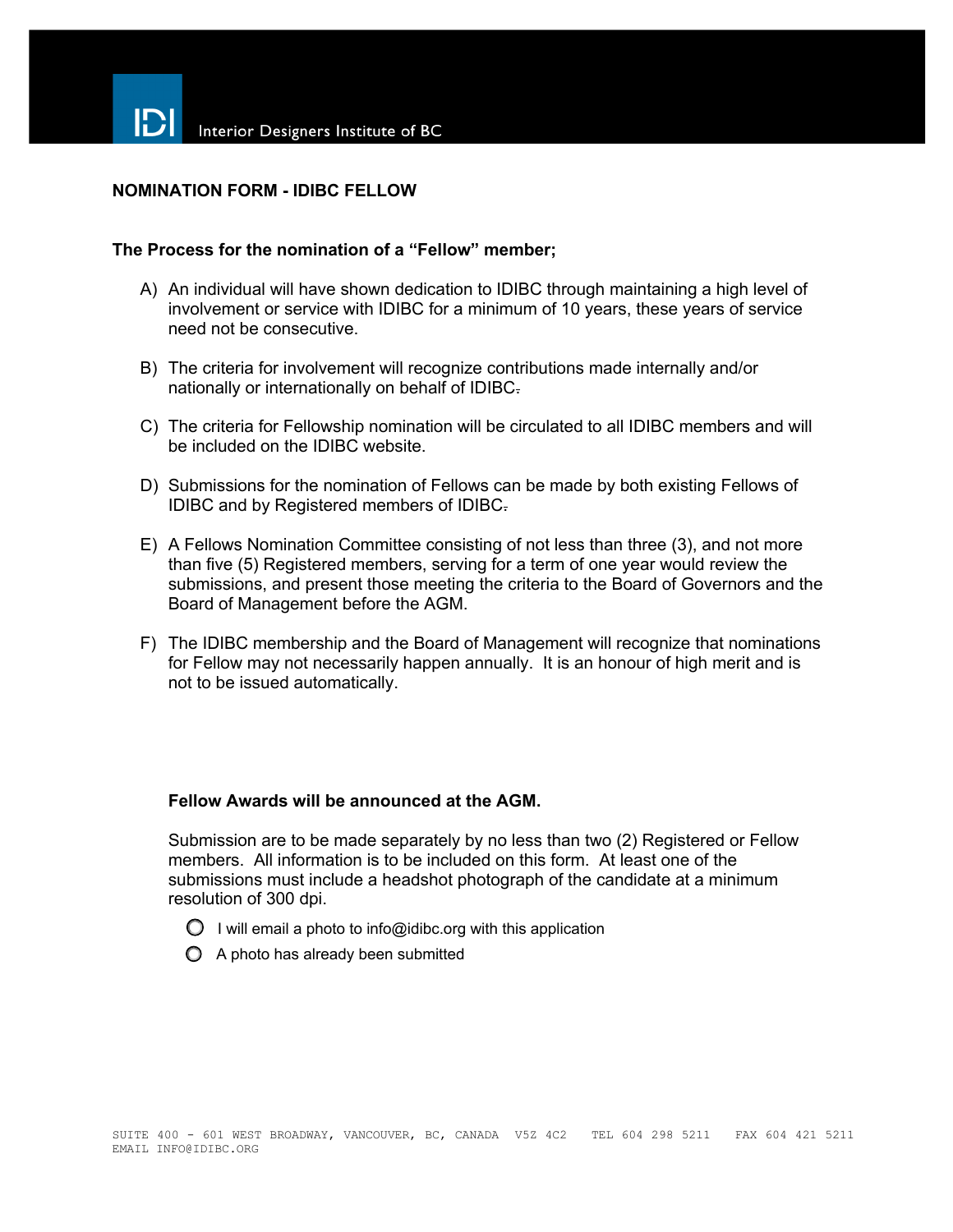

### **NOMINATION FORM - IDIBC FELLOW**

1) Nominee's name:

Nominee's current or previous company (if retired):

Company Address:

Company telephone number:

Nominee's Email address:

2) IDIBC Member Supporting the Nomination:

| Name <sup>-</sup> |  |  |
|-------------------|--|--|
|                   |  |  |

 $E$ mail:

How long have you known the candidate professionally?

3) List and or describe the Nominee's significant contributions to or on behalf of the Interior Designers Institute of British Columbia (IDIBC) and to the interior design profession. The contributions shall total a minimum period of 10 cumulative years and need not be consecutive. Please identify the dates and years of service.

 $\_$ 

 $\_$ 

 $\_$ 

 $\_$ 

 $\_$ 

#### Examples:

- i. Service within the Interior Designers Institute of British Columbia
- ii. Service within National or International Interior Design Societies
- iii. Service within other organizations associated with the built environment, eg. AIBC, Facility Management, CaGBC
- iv. Service within CIDA accredited educational institutions teaching interior design
- v. Service on behalf of IDIBC with municipal, provincial or federal government departments or agencies
- vi. Charitable service on behalf of the Institute